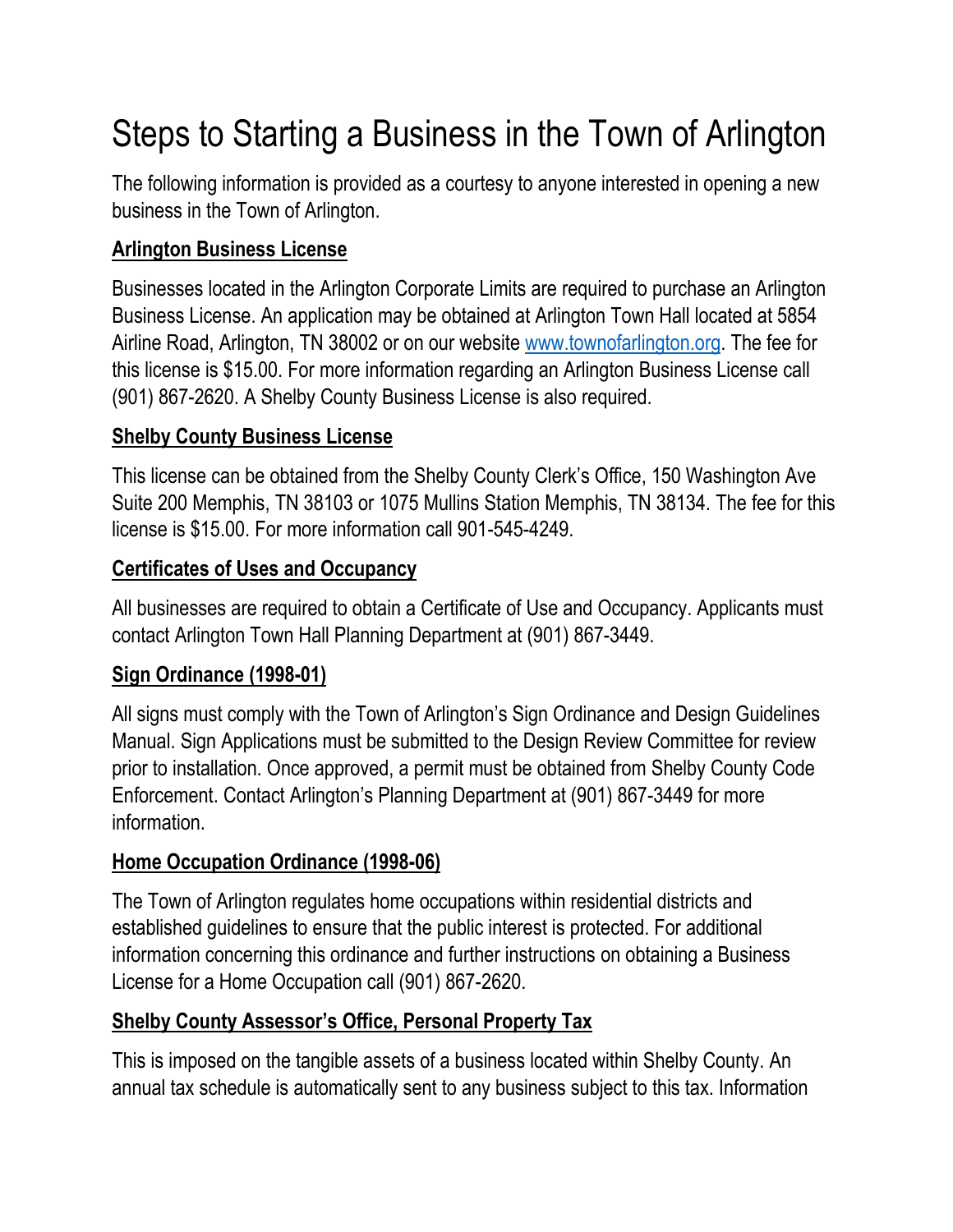concerning the applicability of this tax and reporting requirements for Arlington and Shelby County can be obtained by contacting the Shelby County Assessor's Office at 160 North Main Street Suite 560 Memphis, TN 38103 or by calling (901) 545-4851.

## **Memphis and Shelby County Health Department**

If your business operations in any way involve the purchase, processing or sale of food items, or the cutting, styling or care of hair, a permit may be required by the Memphis and Shelby County Health Department located at 814 Jefferson Avenue Memphis, TN 38105. For more information call (901) 544-7760.

# **State of Tennessee Department of Revenue Sales Tax Registration**

All prospective businesses should contact the Tennessee Department of Revenue located at 5050 Poplar Avenue Suite 148 Memphis, TN 38157 to determine the applicability of the sales and use tax regulation to the proposed business activity. If the business is responsible for collecting and reporting the sales and use tax, proper registration forms will be provided upon request. For further information call (901) 537-2904 or (800) 342-1003.

# **Secretary of State of Tennessee Corporate Division**

Any small business which has elected to conduct operations as a business corporation must be aware of the strict state requirements for a corporation's creation, maintenance of its status, and additional reporting and tax obligations unique to corporate existence at both State and Federal levels. The Secretary of State's Office located at Suite 1800 James K. Polk Building Nashville, TN 37242 will gladly provide assistance. However, the State will not engage in either the practice of Law or Accounting; competent legal advice is strongly recommended before making a commitment to create and maintain a small business corporation. For more information, please call (615) 741-2286.

## **Department of Employment Security**

Generally speaking, an owner/operator of a small business is not an employee of that business. However, if the business hires someone to work for an agreed compensation, that individual may be an employee; hiring of an employee may require quarterly reporting and remittance to the State. Information concerning the applicability of state employment and regulations can be obtained through the Tennessee Department of Employment Security at its local office at 1309 Poplar Avenue Memphis, TN 38104 or by calling (901) 543-7272 or (800)332-2667.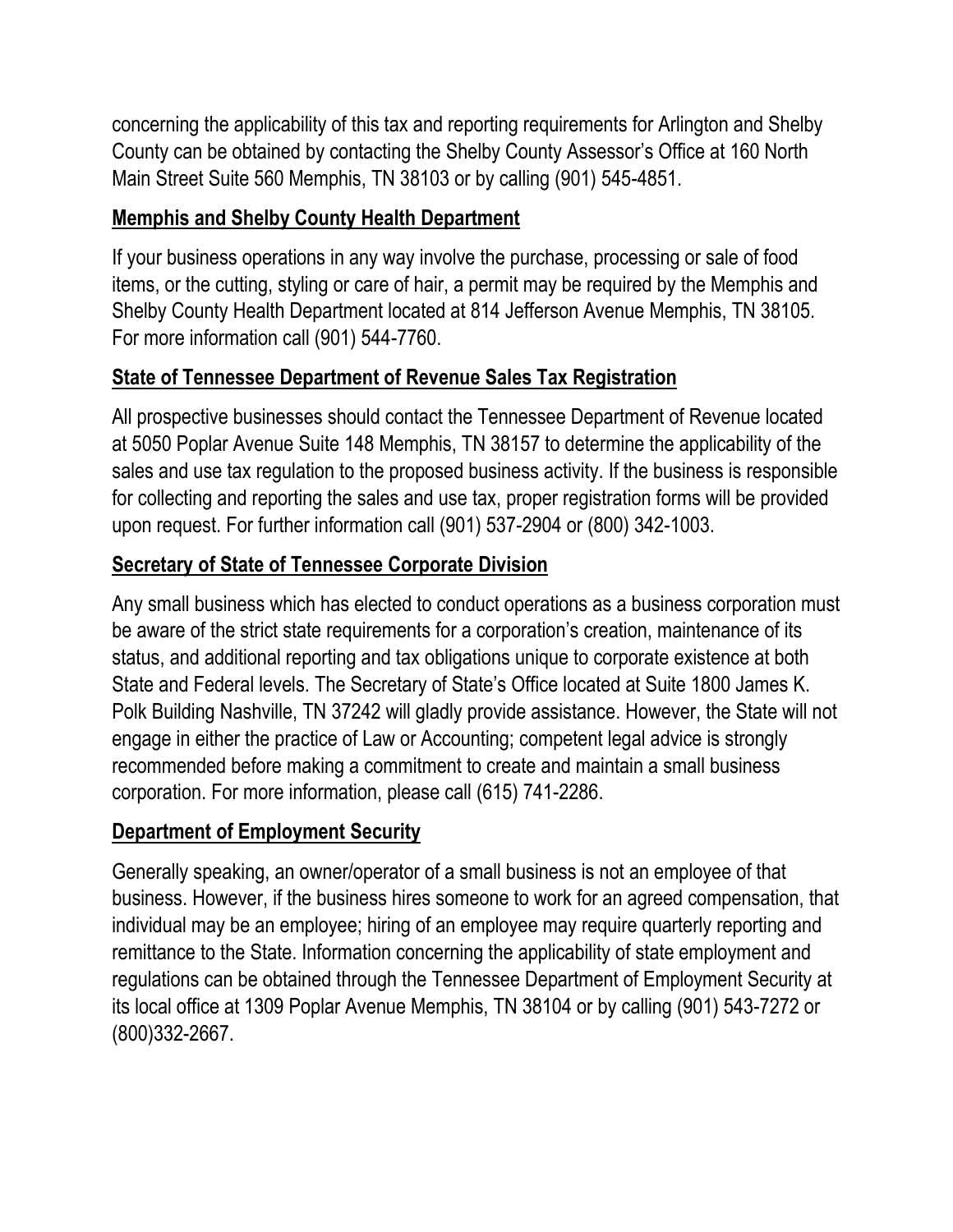## **Memphis Light Gas and Water**

If the procurement and maintenance of utility services to a business location is the responsibility of the operator and not provided as part of a commercial lease agreement, requests for information and applications should be directed to Memphis Light Gas and Water Division at 245 South Main Street Memphis, TN 38013 or call (901) 544-6543. A deposit or letter of credit may be required by MLGW to establish telephone service for a new business.

#### **State of Tennessee Board of Licensing Contractors**

Any person, business, or subcontractor making any type of improvement to real property where the job is less than \$25,000.00 and requires a permit from the Memphis and Shelby County Code Enforcement Office, Building Permits Section, are subject to and must obtain at minimum a Home Improvement Contractors License. Any person, business, or prime contractor performing a construction job in excess of \$25,000.00 are subject to and must obtain a State of Tennessee General Contractor's License. For more information or interpretations contact the Board of Licensing Contractors at 500 James Robertson Parkway Nashville, TN 37219 or call (615)741-8307 for General Contractors License or (800) 544-7693 for Home Improvement License.

## **Employer's Federal Identification Number**

A business operating as a sole proprietorship with no hired employees may satisfy the reporting requirements of the Federal Government under the social security number of the proprietor. However, a partnership, a small business corporation or any business operation with one or more hired employees must obtain an employer's identification number from the Federal Government. Application may be made to the Internal Revenue Service (IRS) on form SS-4, which is available at the IRS office at the Federal Building located at 167 North Main Street Memphis, TN 38103 or by calling (901) 546-3920. A request should also be made for Publications 17 and 334 for information concerning record keeping and reporting requirements for a small business through the Internal Revenue Service. Detailed information concerning an employer's reporting and remittance liabilities is contained in Publication 15 and Employer's Circular E. Additional assistance with business related IRS regulations and reporting requirements is made available from the IRS in the form of a free workshop. These are usually offered once each month at the downtown office. For information or to register for the next workshop, contact the IRS at its toll free number (800) 424-1040.